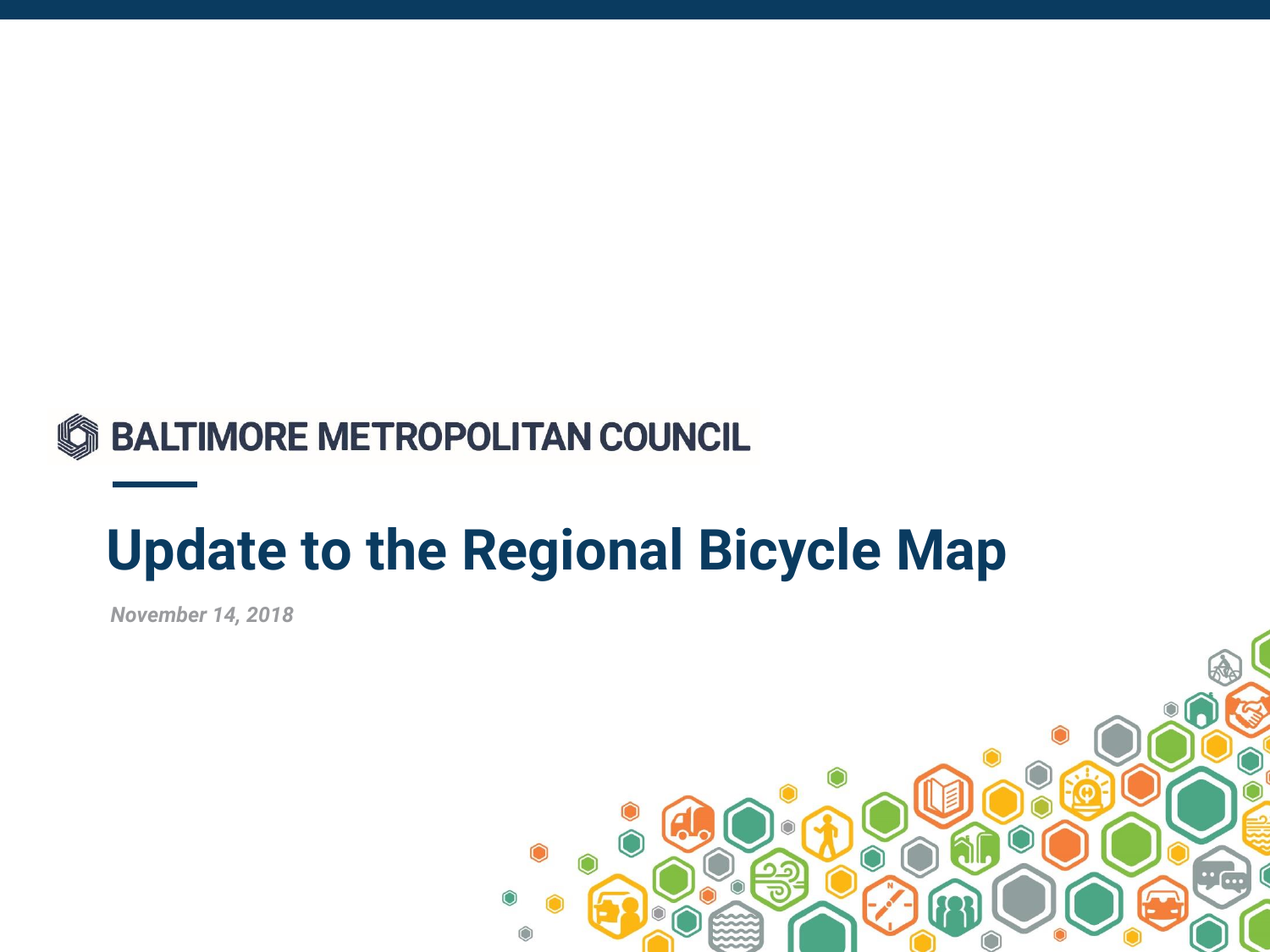## **Project Origin**



- Goal: A regional bicycle facilities map to aid in transportation planning
- Focus on commuting, especially network connectivity
- Requested by local government representatives
- FY 2016-2017 and FY 2018-2019 UPWP
- BMC Bicycle and Pedestrian Committee (BPAG)
- BMC GIS and planning staff

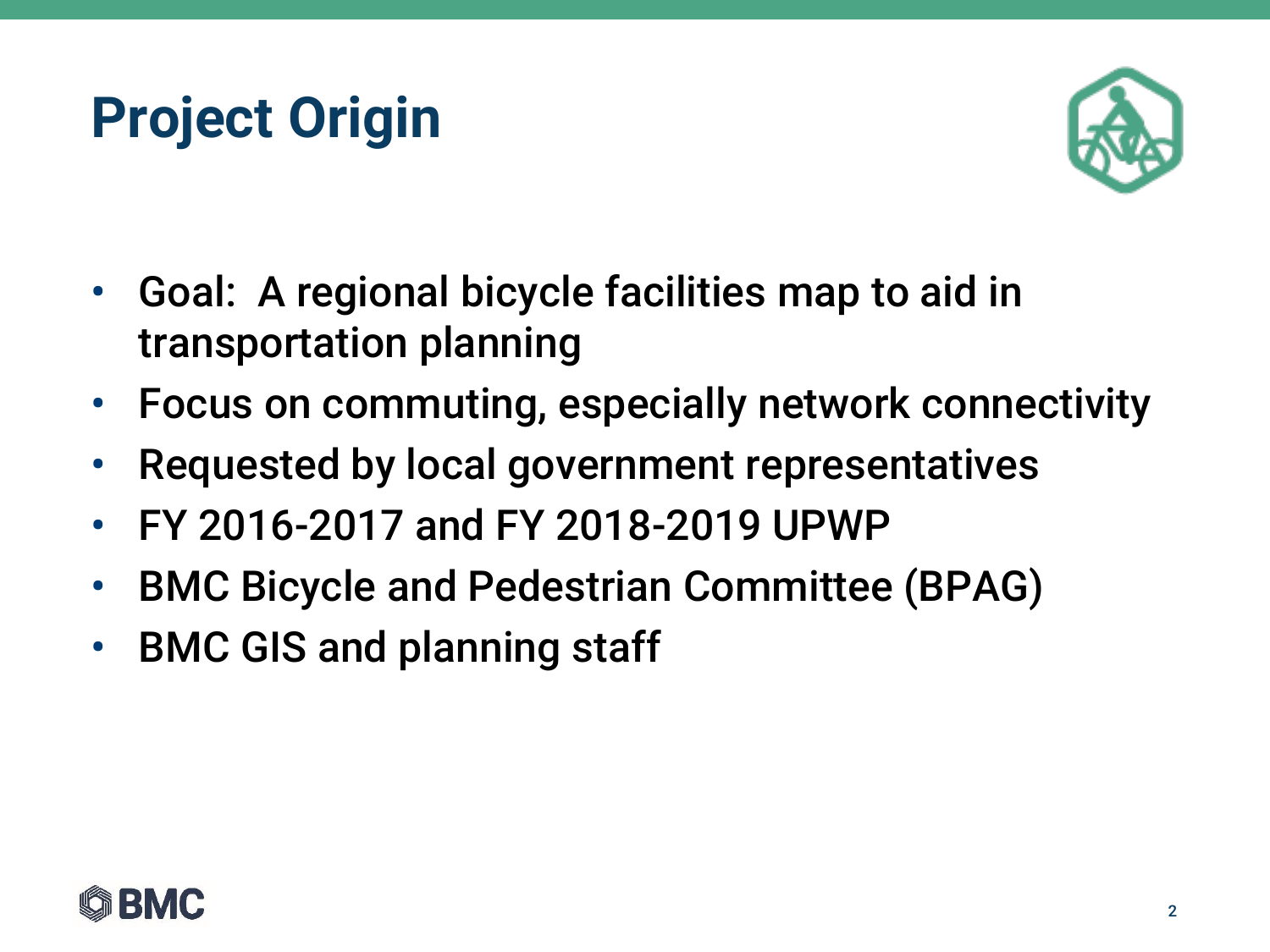### **Criteria**

| <b>Attribute</b>          | <b>Description</b>                                                                                                 |
|---------------------------|--------------------------------------------------------------------------------------------------------------------|
| <b>Source</b>             | Originating agency                                                                                                 |
| Date received             | Currency                                                                                                           |
| Location                  | <b>Optional location information</b>                                                                               |
| Contact                   | Person or agency responsible for data                                                                              |
| Ownership                 | County, city, park, private, etc.                                                                                  |
| Website                   | Website with information on trails                                                                                 |
| Road name                 | Road name if facility is on a road (centerline)                                                                    |
| <b>Trail name</b>         | Trail name (usually for off-road trails)                                                                           |
| <b>Status</b>             | Planned, programmed, under construction, existing                                                                  |
| <b>Facility type</b>      | Bike lane, separated bike lane, signed bike route, sharrows or marked shared bike<br>lane, trails/shared use paths |
| <b>Facility side</b>      | One or both sides of the road                                                                                      |
| Multi-state trail network | East Coast Greenway, American Discovery Trail, Grand History Loop                                                  |
| Hours of operation        | If a trail is open during certain times (ex. park)                                                                 |
| Posted speed limit        | Speed limit for on-road facilities as well as speed limit for trails/shared use paths if<br>applicable             |

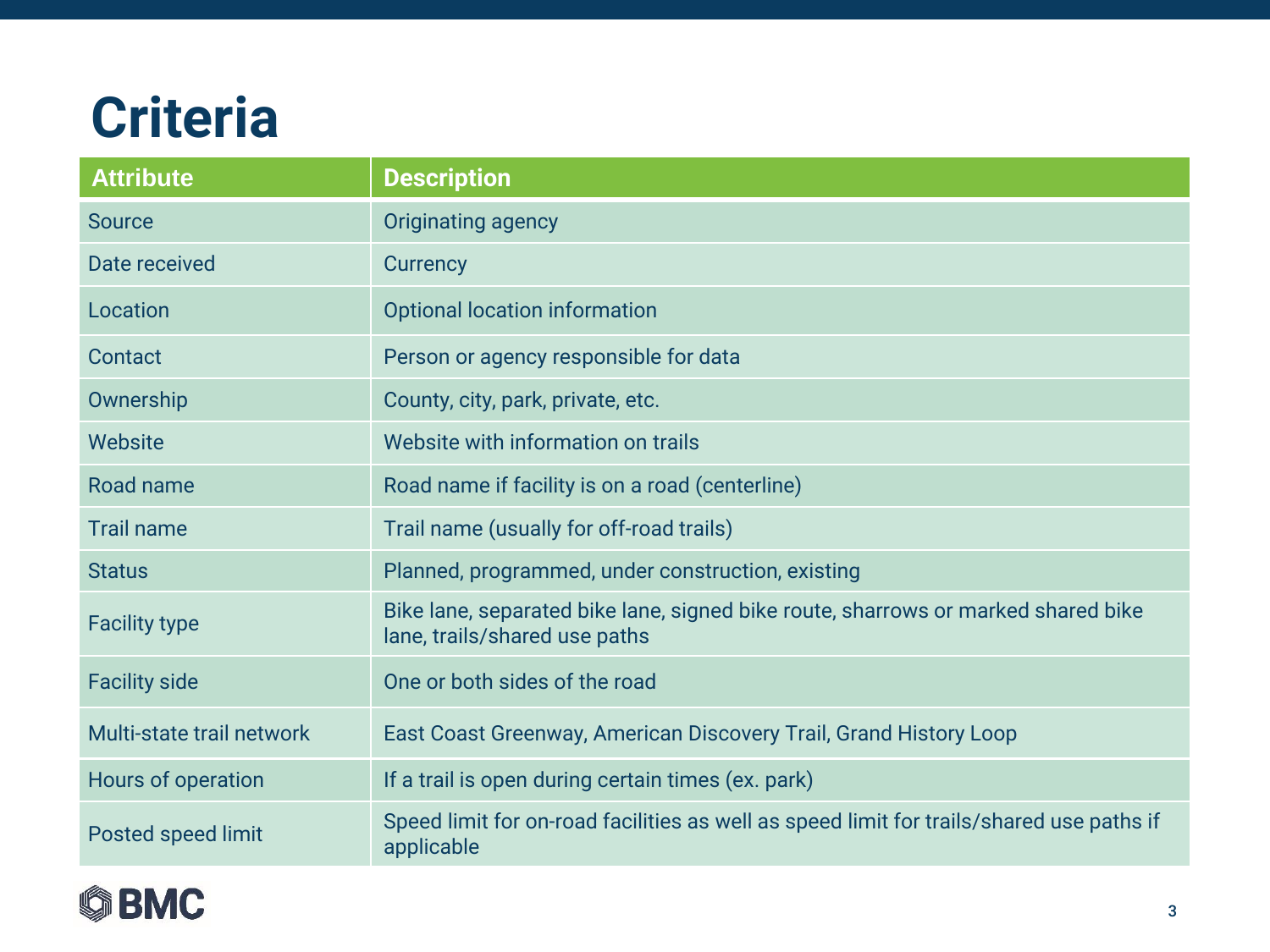# **Activity Since Initial Project**



- October 2017: Data viewer web app goes online
- December 2017: First meeting with MDOT
- August 2018: Present project at TUGIS
- August 2018: First request for updates
- September 2018: Meet with Queen Anne's County
- October 2018: Received all updates
- Now: Data validation in progress
- Next: Update regional layer and online data viewer

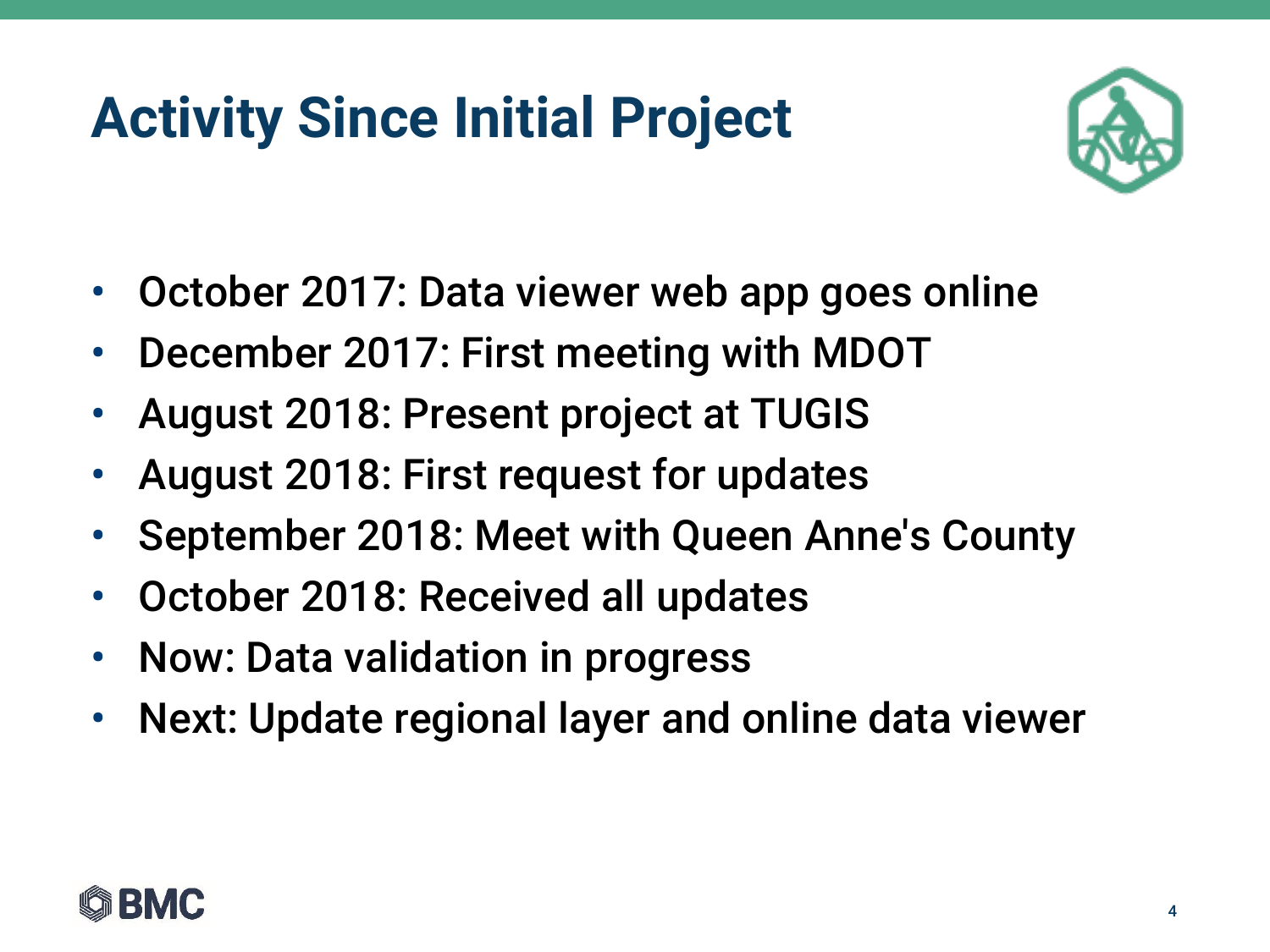## **Outstanding Issues**



- Data sharing with MDOT
- Open Data (public)
- Future updates
- Data development
- Data usage and dissemination

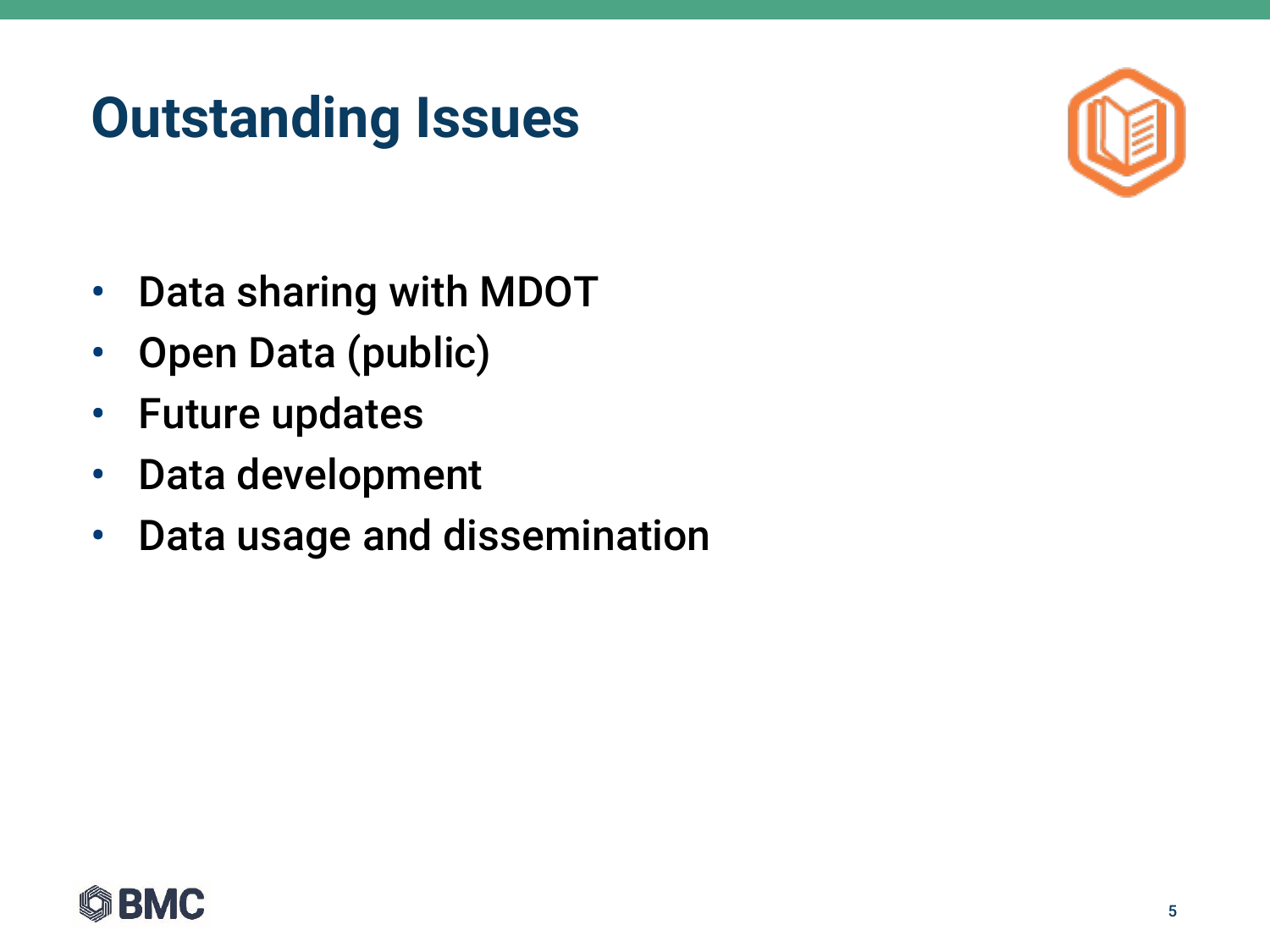### **Google**





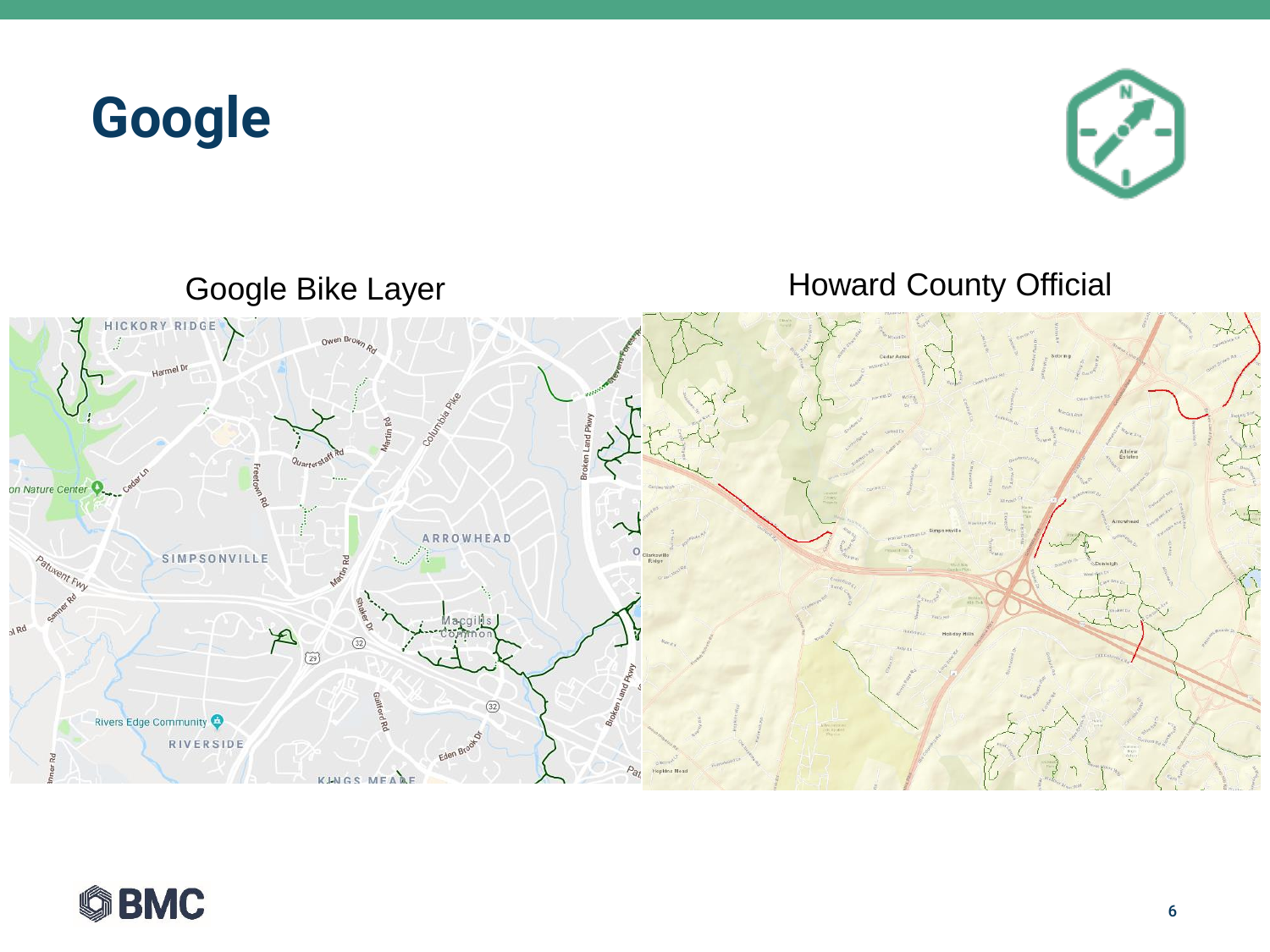### **Open Street Map**



### OSM Layer Carroll County Official



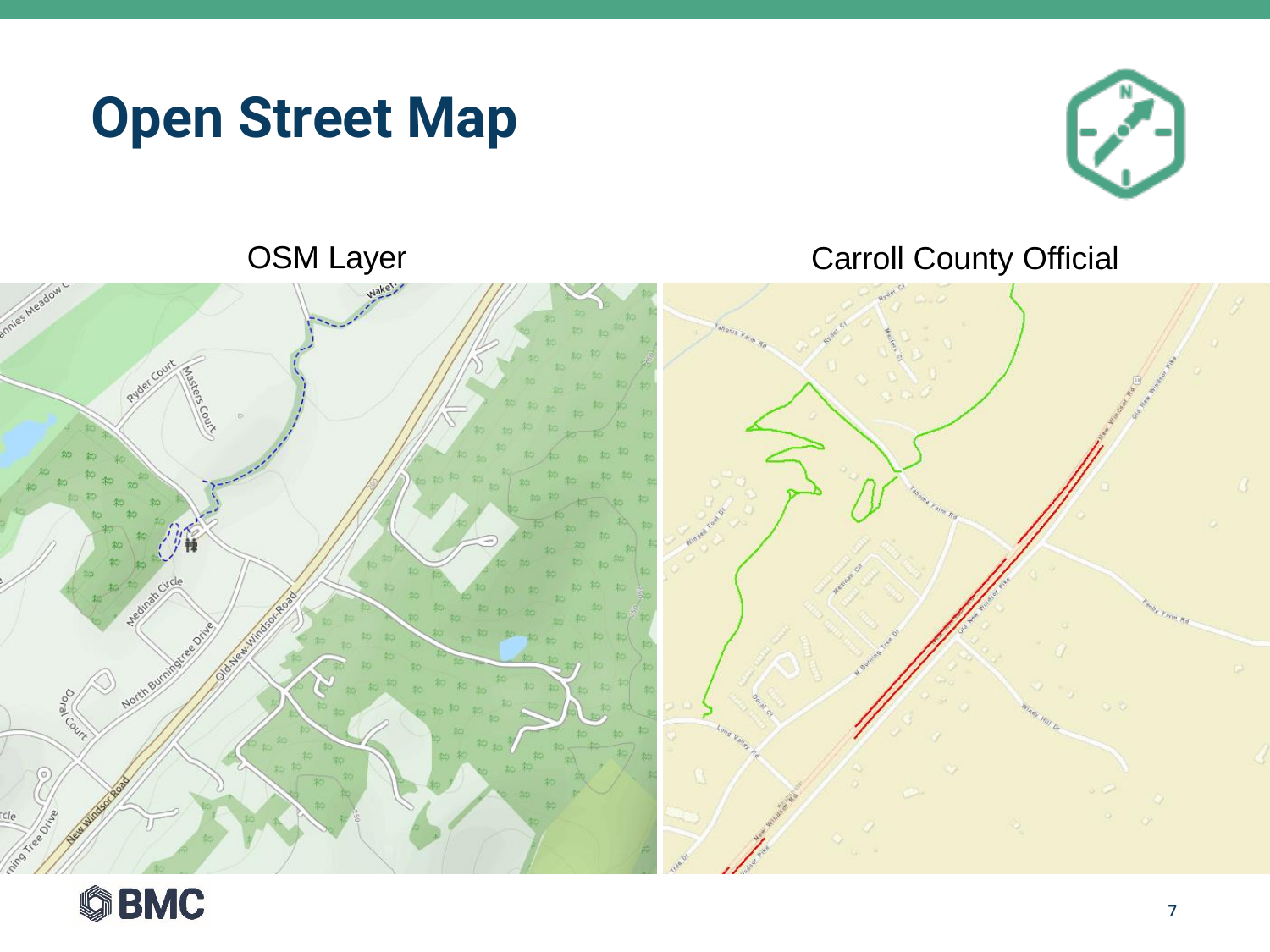### **For More Information**

### Mara Kaminowitz | GIS Coordinator

### 410-732-0500 x1030 | mkaminowitz@baltometro.org | www.baltometro.org